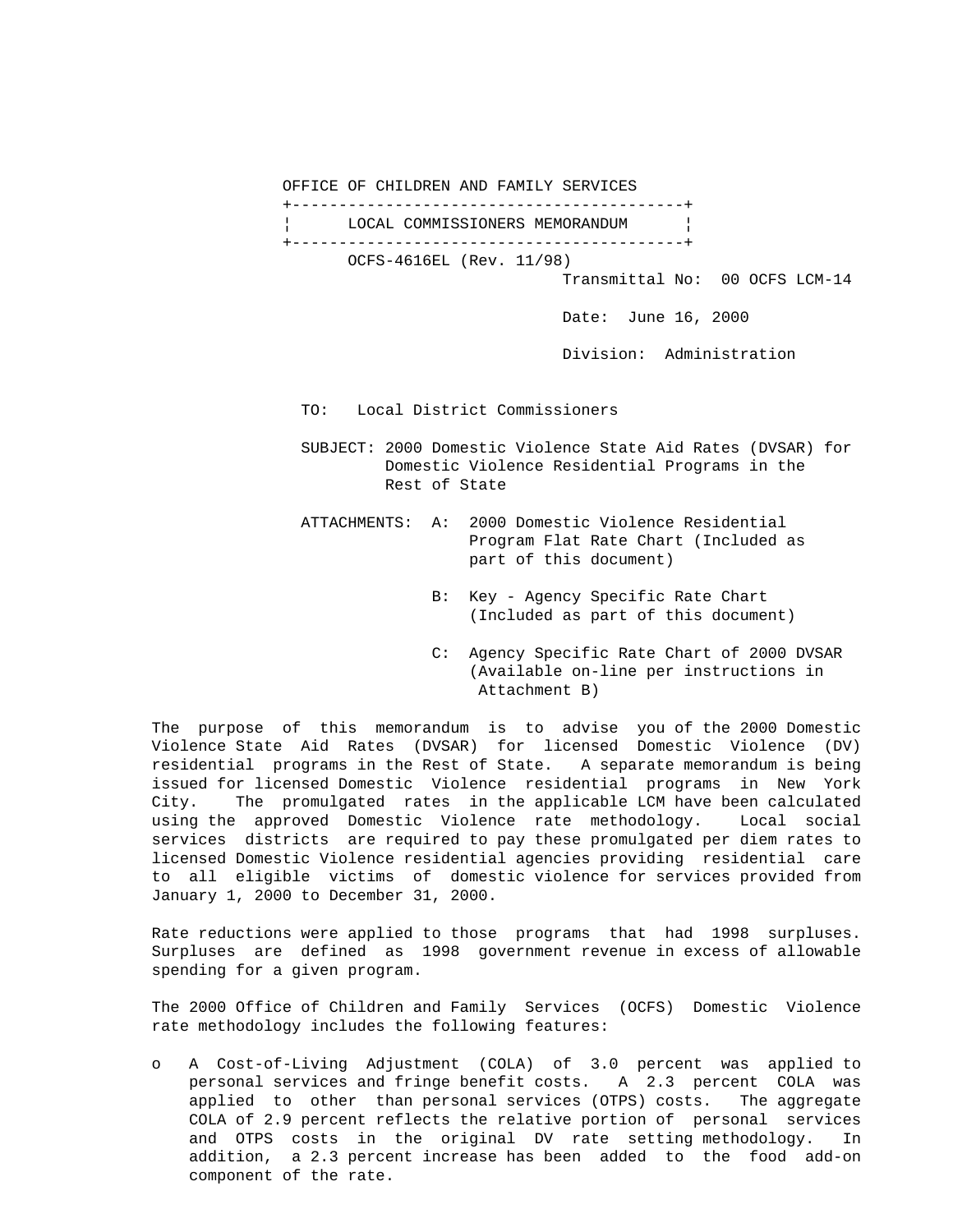Trans. No. 00 OCFS LCM-14 Page No. 2

o The flat rates are based upon the regulatory requirements contained in 18 NYCRR 408 and are intended to promote the fiscal stability of Domestic Violence residential programs.

\_\_\_\_\_\_\_\_\_\_\_\_\_\_\_\_\_\_\_\_\_\_\_\_\_\_\_\_\_\_\_\_\_\_\_\_\_\_\_\_\_\_\_\_\_\_\_\_\_\_\_\_\_\_\_\_\_\_\_\_\_\_\_\_\_\_\_\_\_\_\_\_\_\_\_

- o Different rate levels have been established for Domestic Violence programs located in New York City and the Rest of State.
- o Flat rates are also based on program type/size: Domestic Violence Programs/Shelters with bed capacity of 20 or less; Domestic Violence Programs/Shelters with bed capacity of 21 or more; Domestic Violence Safe Dwellings; and Domestic Violence Safe Homes.
- o No rate adjustment increase will be allowed for any program which wishes to exceed the flat rate designated for a particular type of residential program in a specific geographical area. DV rate consultations will only be allowed if the promulgated state aid rate is not at the maximum flat rate level or the food add-on was inadvertently omitted.
- o New or expanding Domestic Violence residential programs will be allowed funding for start-up expenses if the resident county approves those expenditures. A start-up rate will be calculated and added to the program's DVSAR.
- o The per diem rates established by local districts prior to the establishment of the current State Domestic Violence rate methodology continue to be grandfathered-in where those rates were higher than the applicable DV flat rate. Affected programs will continue to receive either the grandfathered-in rate or the flat rate, whichever is higher, as the basis for determination of the 1999 DVSAR, unless program surpluses occurred in the base year.
- o The food add-on rate is to be negotiated between the residential program and the local social services district where the program is located. The DVSAR will be revised to include the food add-on when OCFS has been formally notified in writing. Thereafter, the food add-on will be included until otherwise notified. Notification to OCFS can be made by either the program (with documentation from the local district) or directly by the local district.
- o OCFS will continue the DVSAR rate policy of reducing future year per diem rates by the amount equal to the program's government revenue surplus calculated as a per diem amount in the base year.

Copies of this information should be shared with Economic Security and Services Staff and Accounting Supervisors. If you have any questions, please contact Ms. Kathleen Murphy, at (518) 474-9732, (OA USER ID 89D148).

 $\overline{\phantom{a}}$  , and the contract of the contract of the contract of the contract of the contract of the contract of the contract of the contract of the contract of the contract of the contract of the contract of the contrac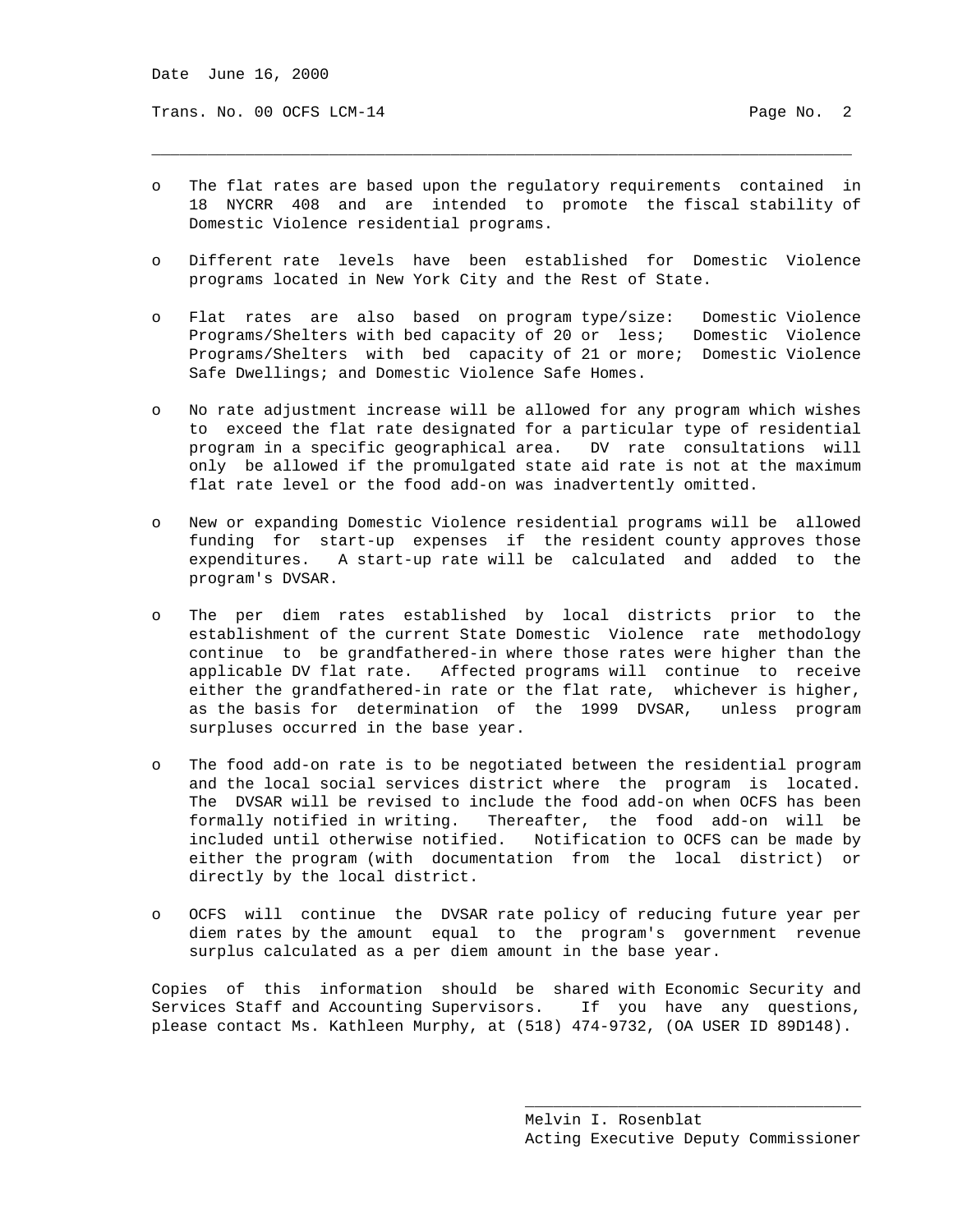## REST OF STATE\* DOMESTIC VIOLENCE RESIDENTIAL 2000 FLAT PER DIEM RATES

## REST OF STATE-BASED DOMESTIC VIOLENCE RESIDENTIAL PROGRAMS

EFFECTIVE JANUARY 1, 2000 THROUGH DECEMBER 31, 2000

|                      | 20 Beds or Less | 21 Beds or More | Food Add-on |
|----------------------|-----------------|-----------------|-------------|
| DV PROGRAMS/SHELTERS | \$77.13         | \$63.80         | \$4.34      |
| DV SAFE DWELLINGS    | \$60.40         | N/A             | \$6.17      |
| DV SAFE HOMES        | \$26.93         | N/A             | \$6.17      |
|                      |                 |                 |             |

\* Rest of State includes all Domestic Violence Programs outside of New York City